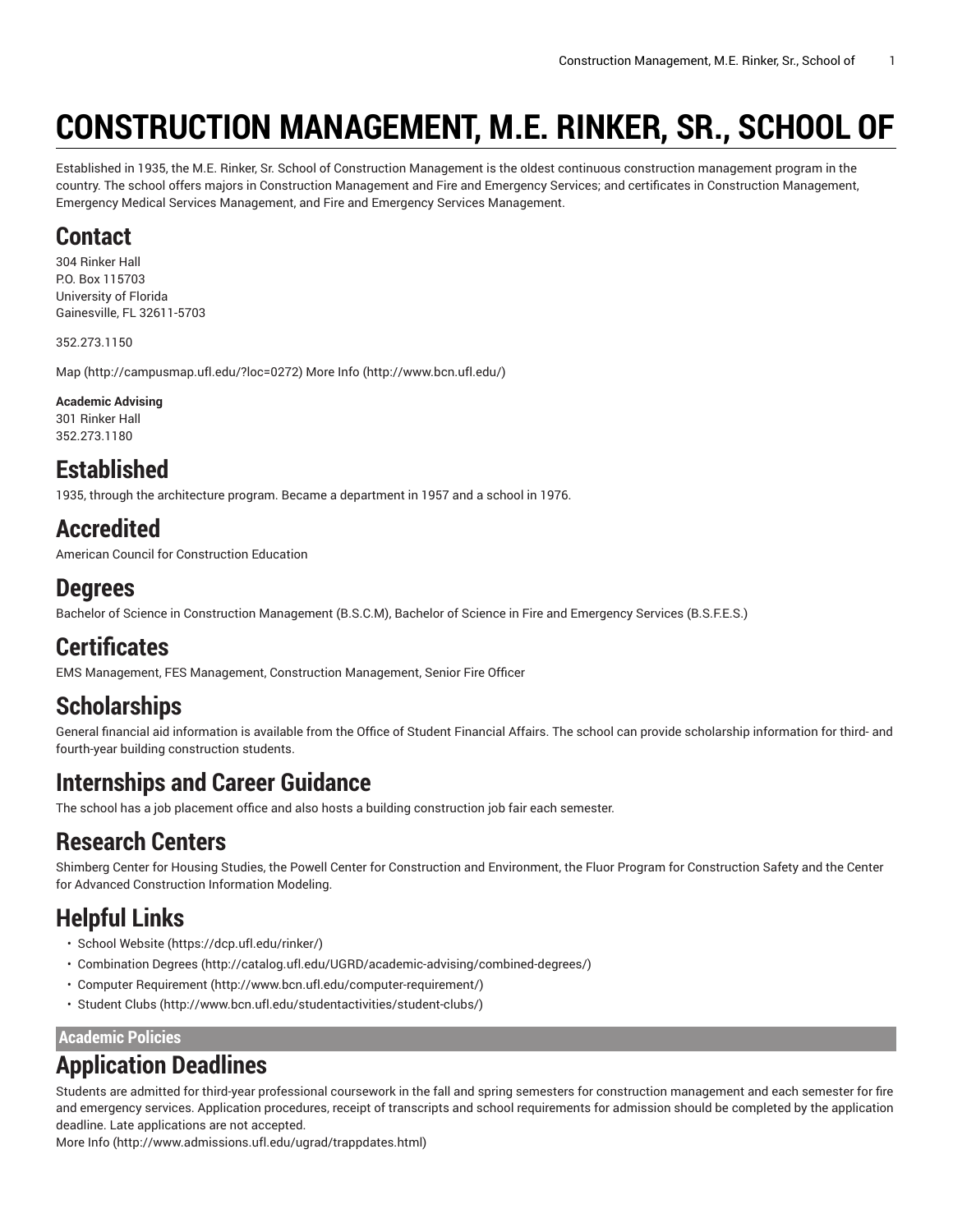[Dean's](http://catalog.ufl.edu/UGRD/academic-programs/academic-honors/#deanslisttext) List (<http://catalog.ufl.edu/UGRD/academic-programs/academic-honors/#deanslisttext>)

### **Normal Academic Progress**

Students must maintain normal academic progress with a minimum GPA of 2.0 for all courses attempted in the junior and senior years. Students must take courses in the sequence specified. Students may be dismissed from the program if they fail to maintain normal academic progress.

### **Normal Course Loads**

The average course load for building construction students is 16 credits. Students who wish to take fewer than 12 credits should be aware that certain university privileges and benefits require a minimum course load. It is the student's responsibility to verify the minimum course load necessary for these privileges and benefits.

## **Student Work**

The Rinker School reserves the right to retain all student work for the purpose of record, exhibition or instruction.

### **Probation and Dismissal**

Students who do not make satisfactory academic progress will be excluded from further registration.

Students who receive a failing grade in a BCN course will be dismissed if they subsequently receive a failing grade in the same course.

Students failing two or more BCN courses in any semester will be dismissed.

# **Student Responsibility**

Before enrolling, it is the student's responsibility to review and consider all pertinent information about the university and the school. Special attention must be paid to required documentation, degree requirements and deadlines.

## **Waiver of Liability**

Several courses require field trips. All students must sign a waiver of liability and a hold harmless agreement as a prerequisite to admission to the School of Construction Management. In addition, student organizations are represented at conferences, seminars and projects outside of campus. A separate, similar waiver will be used for students who participate in these voluntary activities.

# **Admission to Construction Management**

Admission to CM is **selective** and is given to those applicants whose potential indicates the greatest likelihood of success in the program.

#### **All Students**

- The school has limited admission. An applicant's satisfaction of minimum requirements does not guarantee admission. The school has established a selective process for admission and only a limited number of new students are accepted each fall and spring term. No distinction is made between internal and external transfers. Students may apply only twice to upper division.
- Students must attain a minimum 2.50 GPA in construction management prerequisite coursework and have an overall 2.50 GPA for all freshman and sophomore work required for a baccalaureate degree in construction management.
- Students must submit SAT or ACT scores, which will be evaluated for admission selection. Students are ranked and admitted based on an evaluation of their construction management prerequisite coursework and their SAT or ACT scores.
- Students must submit a personal statement outlining their reasons for applying to the Rinker School. Consideration is also given to the number of preprofessional courses remaining, as well as to the applicant's letter of intent, work experience, personal references and participation in student organizations and community events.
- Students must complete two sequential courses of foreign language in secondary school, 8-10 credits at the postsecondary level or document an equivalent level of proficiency.

#### **Transfer Students**

Students attending four-year colleges should follow a program of general education and preprofessional courses equivalent to the basic curriculum for entry to the Rinker School.

Junior college and public college students must meet the following requirements:

- Complete the university transfer program at the junior college.
- Complete the A.A. degree.
- Complete all prerequisite general education and preprofessional courses, or acceptable substitutes.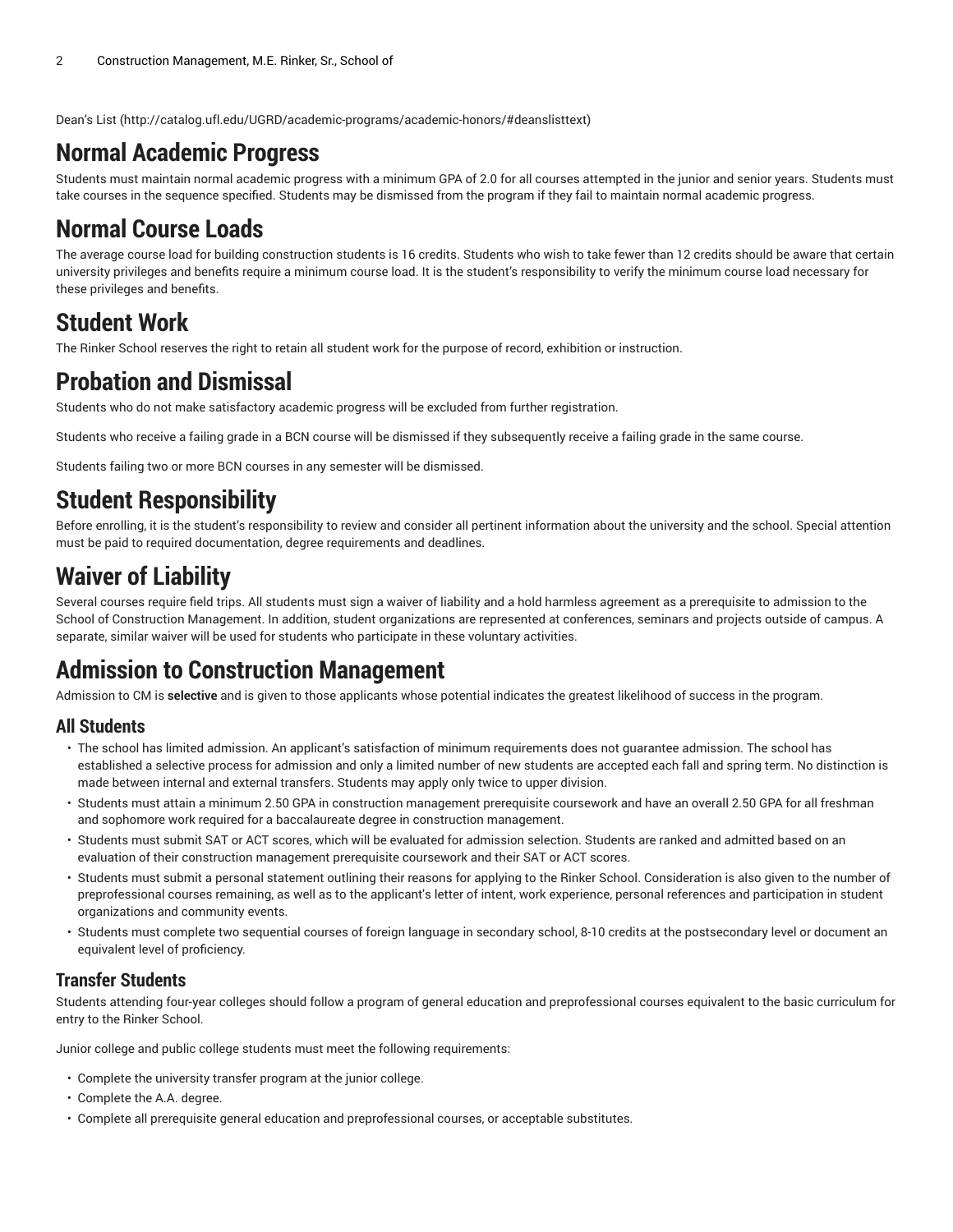- Meet with an academic advisor in the Rinker School before applying to upper division.
- Can transfer up to 15 credits from another ACCE accredited four-year program.

# **Admission to Fire and Emergency Services**

#### **All Students**

- An Associate of Arts degree from a Florida state college -OR- 60+ transferrable credits from a regionally accredited college or university (may require additional coursework to satisfy the state of Florida general education requirements).
- A minimum 2.30 GPA in fire and emergency services prerequisite coursework and have an overall 2.30 GPA for all freshman and sophomore work required for a baccalaureate degree in fire and emergency services.
- Complete two sequential courses of foreign language in secondary school, 8-10 credits at the postsecondary level *or* document an equivalent level of proficiency.
- Credits beyond the 60 required for admission to the school will not reduce the number of credits to be completed in the junior and senior years to earn a degree. These courses may not be accepted for equivalent credit.
- Travel may be required

#### **Transfer Students**

Students attending four-year colleges should follow a program of general education and preprofessional courses equivalent to the basic curriculum for entry to the school.

Junior college and public college students should:

- Complete the university transfer program at the junior college.
- Complete the A.A. degree.
- Complete all prerequisite general education and preprofessional courses, or acceptable substitutes.

#### **Degree Requirements**

Seniors must file a formal application for degree on [ONE.UF \(https://one.uf.edu/](https://one.uf.edu/)) by the [deadline](http://catalog.ufl.edu/UGRD/dates-deadlines/) (<http://catalog.ufl.edu/UGRD/dates-deadlines/>), which is early in the semester in which they expect to receive the degree.

To receive the Bachelor of Science in Construction Management, a student must complete all of the following satisfactorily:

- Complete 64 credits of construction management prerequisite requirements.
- Complete the approved program in construction management, consisting of 61 credits of 3000/4000-level coursework taken in the junior/senior years.
- Attain a minimum 2.0 overall GPA.
- Attain a minimum 2.0 GPA on all 3000/4000-level degree requirements.
- A minimum of 125 credits is required for graduation. The waiving of any required course does not reduce the credits required for graduation.

### **Degree Requirements for Fire and Emergency Services**

Seniors must file a formal application for degree on [ONE.UF \(https://one.uf.edu/](https://one.uf.edu/)), by the [deadline](http://catalog.ufl.edu/UGRD/dates-deadlines/) ([http://catalog.ufl.edu/UGRD/dates-deadlines/\)](http://catalog.ufl.edu/UGRD/dates-deadlines/), which is early in the semester in which they expect to receive the degree.

To receive the Bachelor of Science in Fire and Emergency Services, a student must complete all of the following satisfactorily:

- Complete the approved program in fire and emergency services, consisting of 60 credits of 3000/4000-level coursework taken in the junior/senior years.
- Attain a minimum 2.0 overall GPA.
- Complete a minimum of 120 credits. The waiving of any required course does not reduce the credits required for graduation.

[Graduating with Honors](http://catalog.ufl.edu/UGRD/academic-programs/academic-honors/#graduatingwithhonorstext) [\(http://catalog.ufl.edu/UGRD/academic-programs/academic-honors/#graduatingwithhonorstext](http://catalog.ufl.edu/UGRD/academic-programs/academic-honors/#graduatingwithhonorstext))

#### **Programs**

#### **MAJORS**

- Combination Degrees
- Construction Management